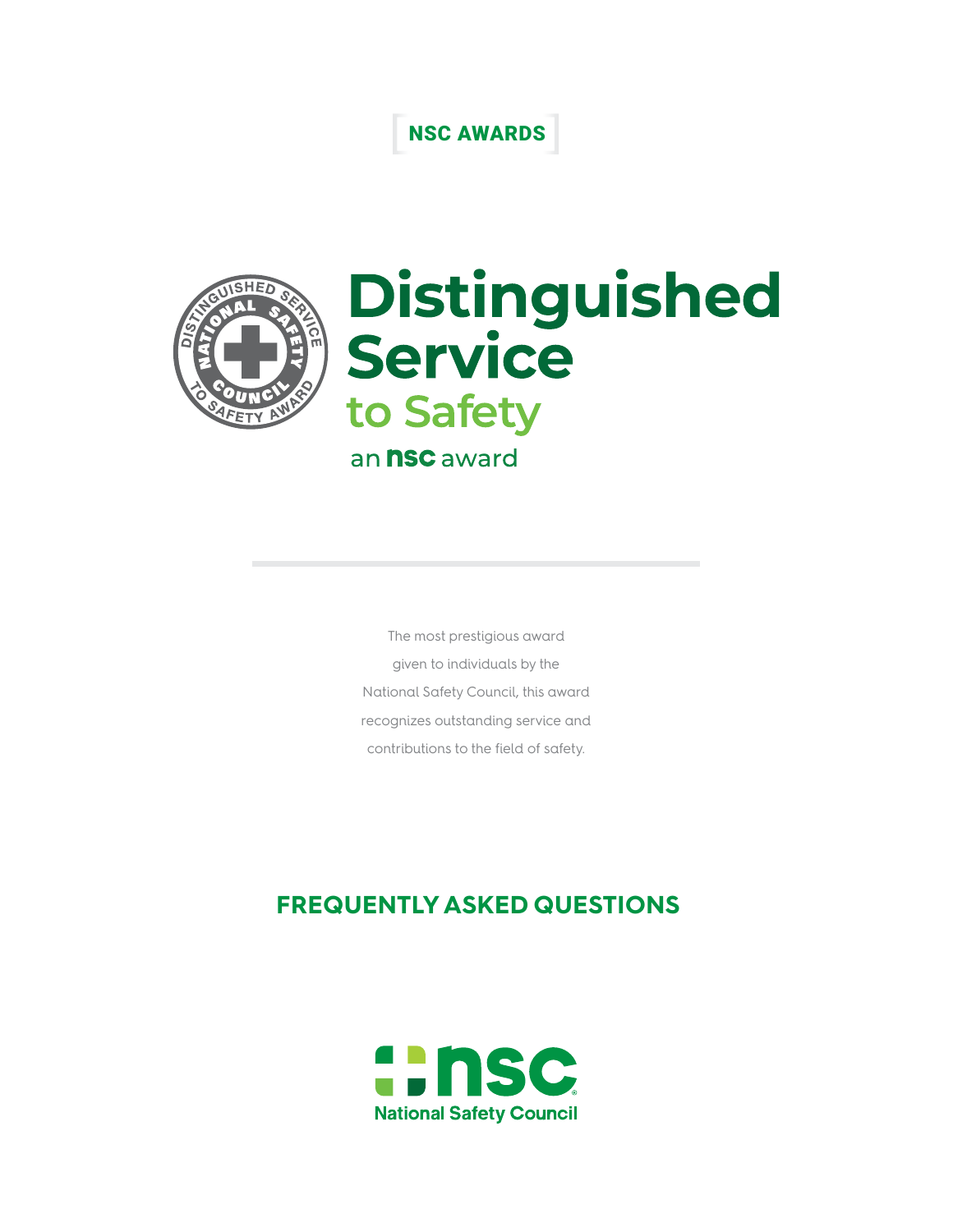



#### What is the NSC Distinguished Service to Safety Award?

This is the most prestigious award given to individuals by the National Safety Council in recognition of outstanding service and contribution in the field of safety.

The Distinguished Service to Safety Award (DSSA) has been awarded since 1942.

#### Who is eligible for this award?

Anyone working in safety is eligible for nomination. However, the nature of the contributions required for a successful submission mean that a person can receive this award only once in their lifetime. Other awards, including the NSC Rising Stars of Safety Award, may be more appropriate for individuals earlier in their careers.

#### Does the nominee or nominator have to be a member of the National Safety Council?

No, membership in the National Safety Council is not required. Membership status or investment in the National Safety Council is not shared with the review committee.

#### My nominee received an award from the National Safety Council or another entity. Is he or she eligible for the Distinguished Service to Safety Award?

Yes. There is no consideration given to other awards during the judging process.

#### Is there a fee to apply?

There are no fees to apply for this or any other individual NSC award.

#### How and when will the winner be notified?

Winners are notified directly. The NSC Distinguished Service to Safety Award winner will be notified in advance and publicly honored as part of an upcoming NSC Congress & Expo.



**The winner will be publicly honored as part of an upcoming** NSC Congress & Expo.